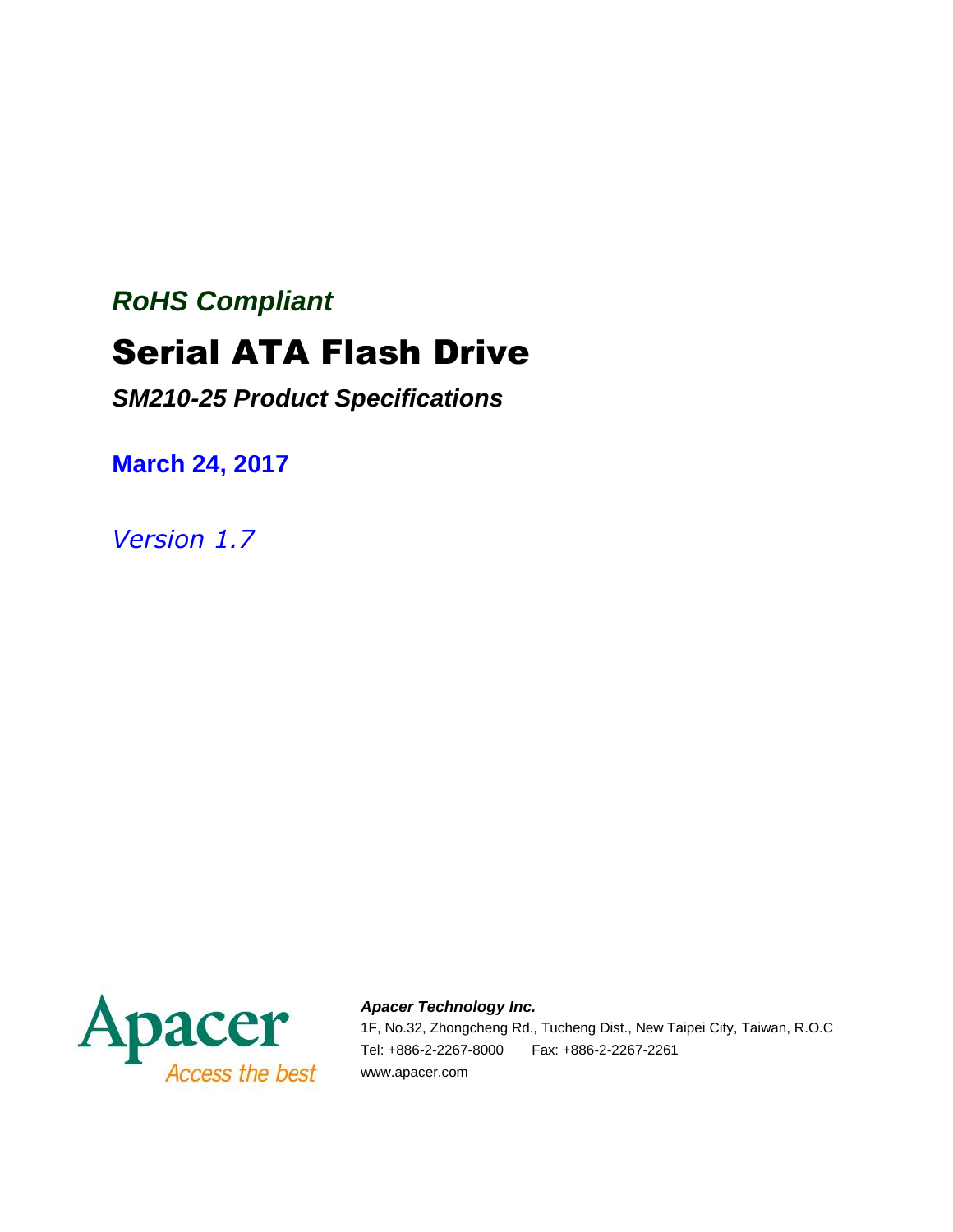

## Features:

- **Compliance with SATA Revision 3.1** – SATA 6.0 Gbps interface
	- Backward compatible with SATA 1.5 and 3.0 Gbps interfaces
	- ATA-8 command set
- **Capacity**
	- 16, 32, 64, 128, 256, 512 GB
- **Performance\***
	- Interface burst read/write: 600 MB/sec
	- Sustained read: up to 510 MB/sec
	- Sustained write: up to 470 MB/sec
	- Random read (4K): up to 83,000 IOPS
	- Random write (4K): up to 79,000 IOPS
- **Power Consumption\***
	- Active mode: 680 mA
	- Idle mode: 60 mA
- **Flash Management** 
	- Built-in hardware ECC
	- Global Wear Leveling
	- Flash bad-block management
	- S.M.A.R.T.
	- Power Failure Management
	- ATA Secure Erase
	- TRIM
- **NAND Flash Type: MLC**
- **MTBF:** >1,000,000 hours
- **Endurance (in Terabytes Written: TBW)**
	- 16 GB: 35 TBW
	- 32 GB: 71 TBW
	- 64 GB: 142 TBW
	- 128 GB: 285 TBW
	- 256 GB: 571 TBW
	- 512 GB: 1,142 TBW
- **Temperature Range**
	- Operating: Standard: 0°C to 70°C Extended: -40°C to 85°C
	- Storage: -40°C to 100°C
- **Supply Voltage**
	- $-5.0$  V  $\pm$  5%
	- **Form Factor**
	- 2.5"
	- Dimensions with 7mm enclosure: 100.00 x 69.85 x 6.90, unit: mm
	- Dimensions with 9.5mm enclosure: 100.00 x 69.84 x 9.30, unit: mm
- **Connector**
	- 7-pin SATA signal connector
	- 15-pin SATA power connector
- **Shock & Vibration\*\***
	- Shock: 1,500 G
	- Vibration: 15 G
- **DRAM Cache for Enhanced Random Performance**
- **SATA Power Management Modes**
- **Device Sleep Mode**
- **Thermal Sensor**
- **RoHS Compliant**

**\***Varies from capacities. The values addressed here are typical and may vary depending on settings and platforms. \*\*Non-operating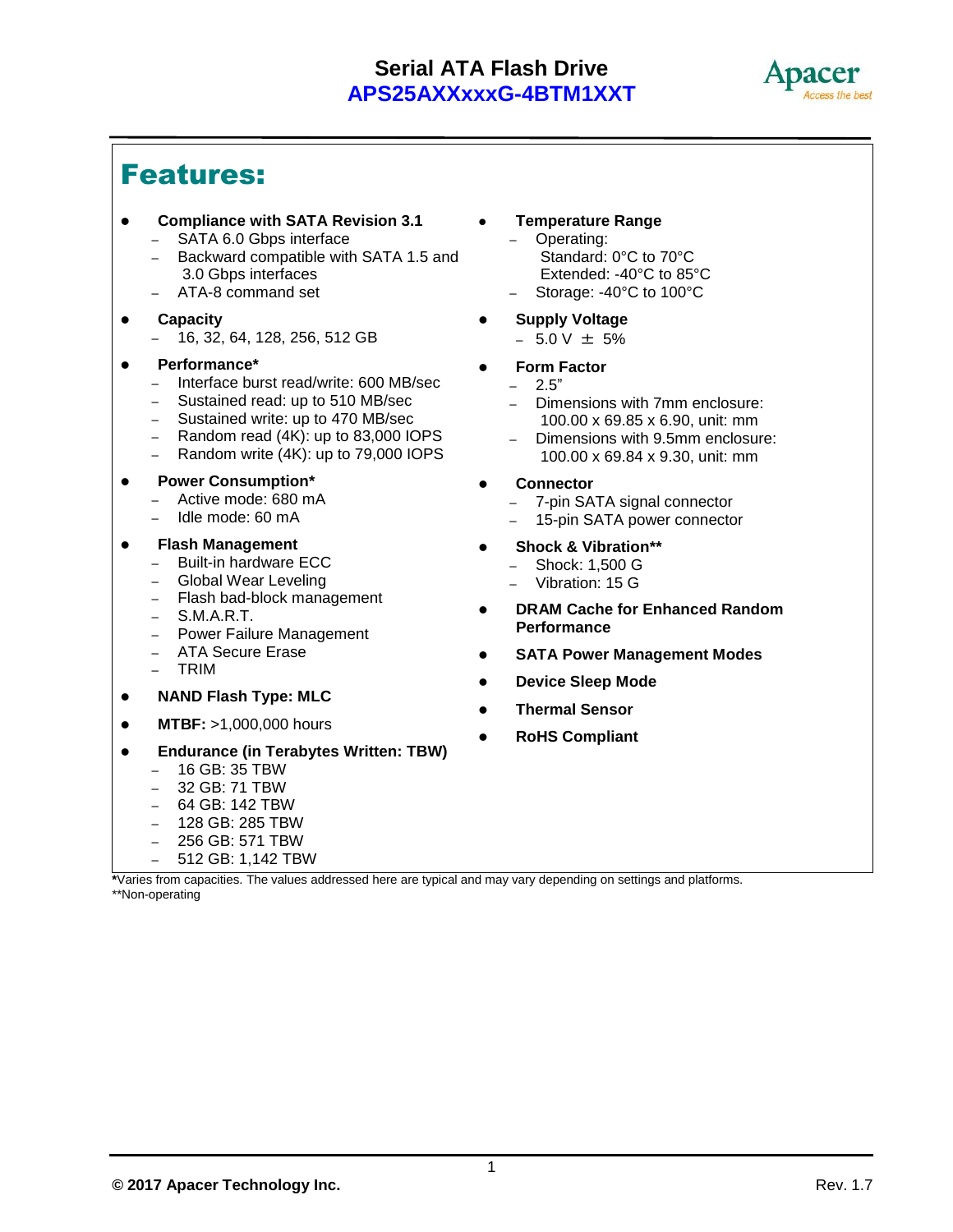

## **Table of Contents**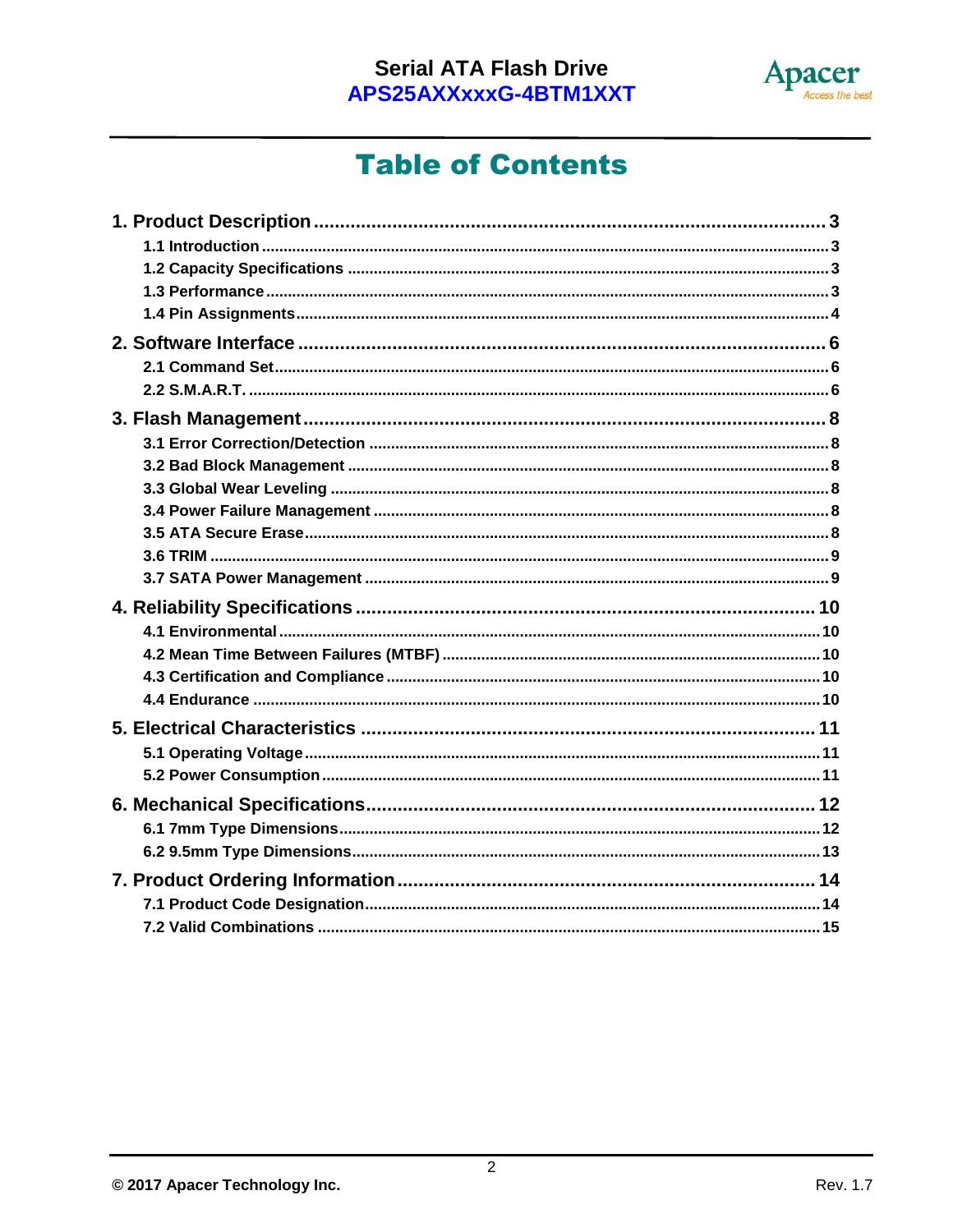

## 1. Product Description

### **1.1 Introduction**

Apacer's SM210-25 is a well-balanced solid-state disk (SSD) drive with standard form factor and great performance. Designed in SATA 6.0 Gbps interface, the SSD is able to deliver exceptional read/write speed, making it the ideal companion for heavy-loading industrial or server operations.

For data efficiency, the internal controlling unit of the SSD is engineered with DRAM for enhanced random performance. In regard of reliability, the drive comes with various implementations including powerful hardware ECC engine, power saving modes, wear leveling, flash block management, S.M.A.R.T., TRIM, and power failure management.

### **1.2 Capacity Specifications**

| <b>Capacity</b> | <b>Total Bytes*</b> | <b>Cylinders</b> | <b>Heads</b> | <b>Sectors</b> | Max LBA*      |
|-----------------|---------------------|------------------|--------------|----------------|---------------|
| 16 GB           | 16,013,942,784      | 16,383           | 16           | 63             | 31,277,232    |
| 32 GB           | 32,017,047,552      | 16,383           | 16           | 63             | 62,533,296    |
| 64 GB           | 64,023,257,088      | 16,383           | 16           | 63             | 125,045,424   |
| 128 GB          | 128,035,676,160     | 16,383           | 16           | 63             | 250,069,680   |
| 256 GB          | 256,060,514,304     | 16,383           | 16           | 63             | 500,118,192   |
| 512 GB          | 512,110,190,592     | 16,383           | 16           | 63             | 1,000,215,216 |

**Table 1-1** Capacity Specifications

\*Display of total bytes varies from file systems.

\*\*Cylinders, heads or sectors are not applicable for these capacities. Only LBA addressing applies.

LBA count addressed in the table above indicates total user storage capacity and will remain the same throughout the lifespan of the device. However, the total usable capacity of the SSD is most likely to be less than the total physical capacity because a small portion of the capacity is reserved for device maintenance usages.

### **1.3 Performance**

| <b>Capacity</b><br>Performance | 16 GB (Est.) | 32 GB  | 64 GB  | 128 GB | 256 GB | 512 GB |
|--------------------------------|--------------|--------|--------|--------|--------|--------|
| <b>Sustained Read (MB/s)</b>   | 215          | 380    | 510    | 510    | 510    | 490    |
| <b>Sustained Write (MB/s)</b>  | 50           | 100    | 205    | 380    | 350    | 470    |
| Random Read IOPS (4K)          | 26,000       | 48.000 | 78,000 | 81.000 | 83,000 | 56,000 |
| Random Write IOPS (4K)         | 10,000       | 24,000 | 49,000 | 79,000 | 79,000 | 29,000 |

Note: Performance varies from flash configurations or host system settings.

 IOPS: measured on 8GB span (16777216 sectors Disk Size), 32 Outstanding I/Os (QD=32), Full Random Data pattern, 4KB Align I/Os and test durations 15minutes.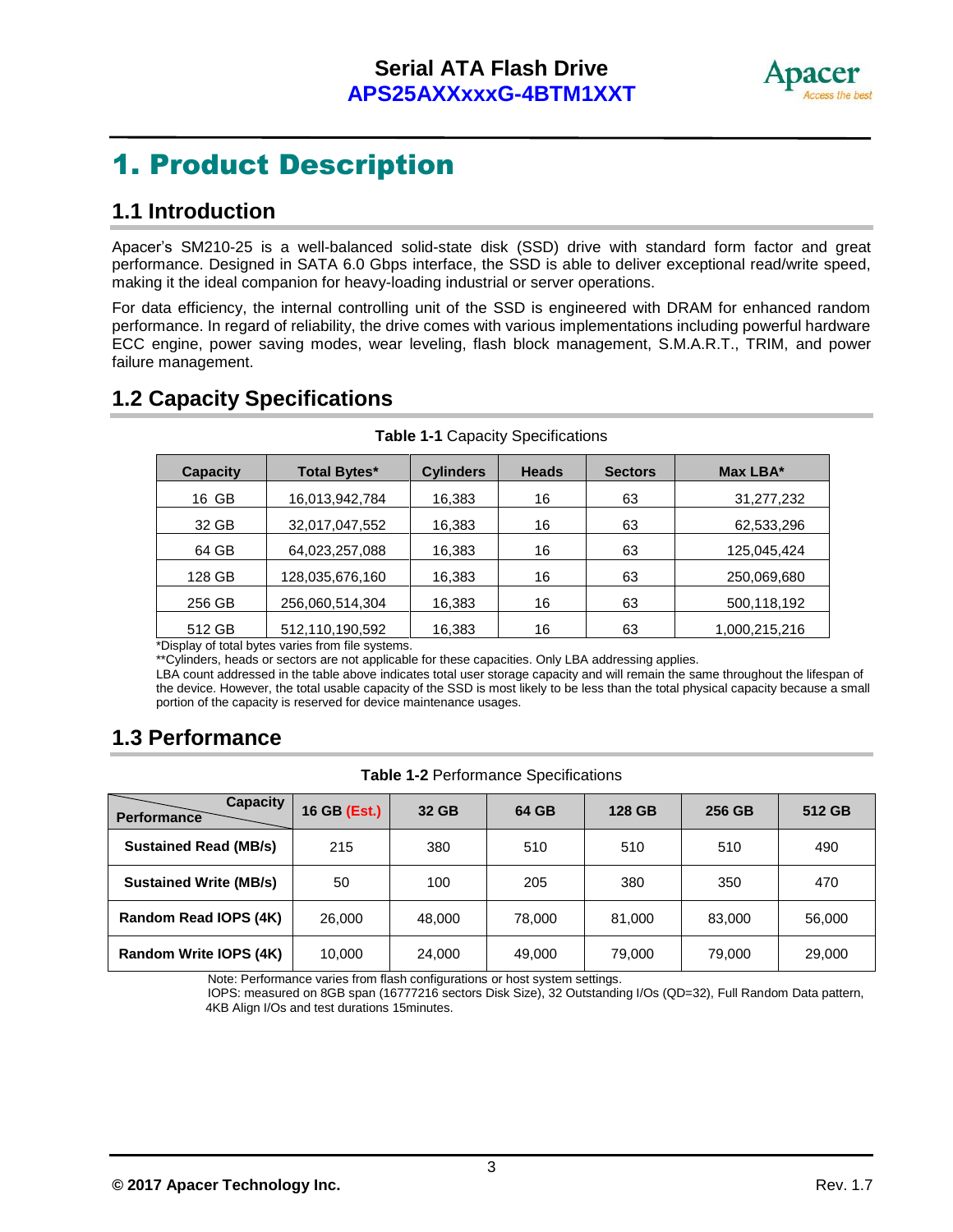

### **1.4 Pin Assignments**

Table 1-3 describes the SFD signal segment, and Table1-4, power segment.

#### **Figure 1-1** SATA Connectors



| Pin            | Type       | <b>Description</b>             | Pin            | <b>Signal/Description</b> |
|----------------|------------|--------------------------------|----------------|---------------------------|
| S <sub>1</sub> | <b>GND</b> |                                | P <sub>1</sub> | Unused (3.3V)             |
| <b>S2</b>      | <b>RxP</b> | + Differential Receive Signal  | P <sub>2</sub> | Unused (3.3V)             |
| S <sub>3</sub> | <b>RxN</b> | - Differential Receive Signal  | P <sub>3</sub> | Device Sleep              |
| S <sub>4</sub> | <b>GND</b> |                                | P4             | Ground                    |
| S <sub>5</sub> | TxN        | - Differential Transmit Signal | <b>P5</b>      | Ground                    |
| S <sub>6</sub> | <b>TxP</b> | + Differential Transmit Signal | P6             | Ground                    |
| S7             | GND        |                                | P7             | 5٧                        |

#### **Table 1-3** Signal Segment **Table 1-4** Power Segment

| Pin             | <b>Signal/Description</b> |  |  |  |
|-----------------|---------------------------|--|--|--|
| P1              | Unused (3.3V)             |  |  |  |
| P <sub>2</sub>  | Unused (3.3V)             |  |  |  |
| P <sub>3</sub>  | Device Sleep              |  |  |  |
| P4              | Ground                    |  |  |  |
| P <sub>5</sub>  | Ground                    |  |  |  |
| P <sub>6</sub>  | Ground                    |  |  |  |
| P7              | 5V                        |  |  |  |
| P8              | 5V                        |  |  |  |
| P <sub>9</sub>  | 5V                        |  |  |  |
| <b>P10</b>      | Ground                    |  |  |  |
| P11             | DAS                       |  |  |  |
| <b>P12</b>      | Ground                    |  |  |  |
| P <sub>13</sub> | Unused (12V)              |  |  |  |
| P <sub>14</sub> | Unused (12V)              |  |  |  |
| P15             | Unused (12V)              |  |  |  |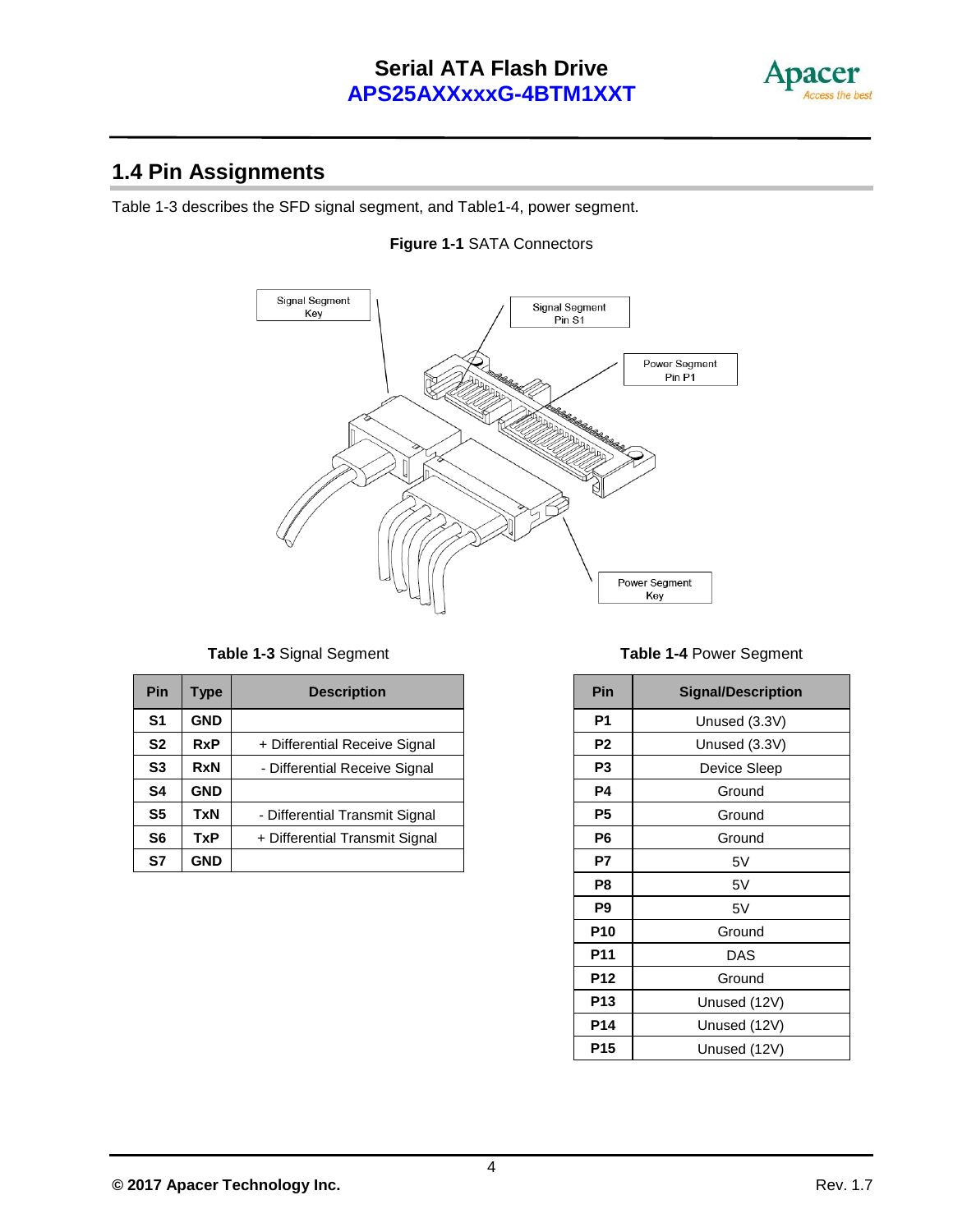



**Figure 1-2** SATA Cable/Connector Connection Diagram

The connector on the left represents the Host with TX/RX differential pairs connected to a cable. The connector on the right shows the Device with TX/RX differential pairs also connected to the cable. Notice also the ground path connecting the shielding of the cable to the Cable Receptacle.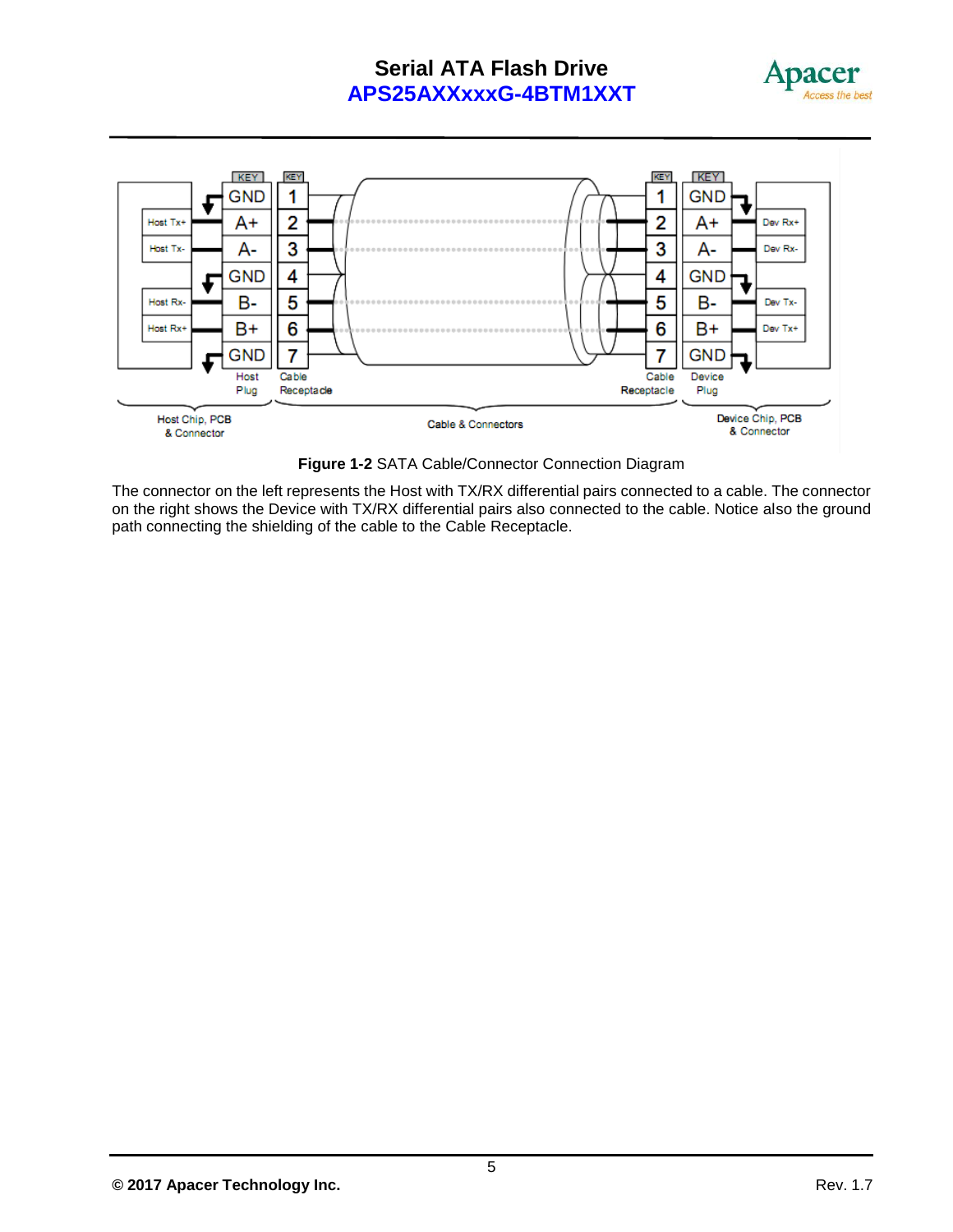

## 2. Software Interface

### **2.1 Command Set**

Table 2-1 summarizes the ATA commands supported by SM210-25.

| Code            | <b>Command</b>                      | Code             | <b>Command</b>                |
|-----------------|-------------------------------------|------------------|-------------------------------|
| E <sub>5h</sub> | <b>Check Power Mode</b>             | F6h              | Security Disable Password     |
| 90h             | <b>Execute Diagnostics</b>          | F <sub>3</sub> h | <b>Security Erase Prepare</b> |
| E7h             | Flush Cache                         | F4h              | <b>Security Erase Unit</b>    |
| EC <sub>h</sub> | <b>Identify Device</b>              | F <sub>5</sub> h | <b>Security Freeze Lock</b>   |
| <u>E3h</u>      | Idle                                | F <sub>1</sub> h | <b>Security Set Password</b>  |
| E1h             | Idle Immediate                      | F2h              | <b>Security Unlock</b>        |
| <u>91h</u>      | <b>Initialize Device Parameters</b> | 7Xh              | <b>Seek</b>                   |
| <u>C8h</u>      | Read DMA                            | EFh              | <b>Set Features</b>           |
| 25h             | Read DMA EXT                        | C6h              | Set Multiple Mode             |
| 60h             | <b>Read FPDMA Queued</b>            | E6h              | Sleep                         |
| 47h             | Read Log DMA EXT                    | <b>B</b> Oh      | S.M.A.R.T.                    |
| 2Fh             | Read Log EXT                        | E <sub>2</sub> h | Standby                       |
| C4h             | <b>Read Multiple</b>                | E <sub>0</sub> h | Standby Immediate             |
| 20 or 21h       | Read Sector(s)                      | CA <sub>h</sub>  | Write DMA                     |
| 40 or 41h       | Read Verify Sector(s)               | 35h              | Write DMA EXT                 |
| 10 <sub>h</sub> | <b>Recalibrate</b>                  | 61h              | <b>Write FPDMA Queued</b>     |
| 57h             | Write Log DMA EXT                   | 3Fh              | Write Log EXT                 |
| C5h             | <b>Write Multiple</b>               | 30h or 31h       | Write Sector(s)               |

**Table 2-1** Command Set

### **2.2 S.M.A.R.T.**

S.M.A.R.T. is an abbreviation for Self-Monitoring, Analysis and Reporting Technology, a self-monitoring system that provides indicators of drive health as well as potential disk problems. It serves as a warning for users from unscheduled downtime by monitoring and displaying critical drive information. Ideally, this should allow taking proactive actions to prevent drive failure and make use of S.M.A.R.T. information for future product development reference.

Apacer devices use the standard SMART command B0h to read data out from the drive to activate our S.M.A.R.T. feature that complies with the ATA/ATAPI specifications. S.M.A.R.T. Attribute IDs shall include initial bad block count, total later bad block count, maximum erase count, average erase count, power on hours and power cycle. When the S.M.A.R.T. Utility running on the host, it analyzes and reports the disk status to the host before the device reaches in critical condition.

Note: Attribute IDs may vary from product models due to various solution design and supporting capabilities.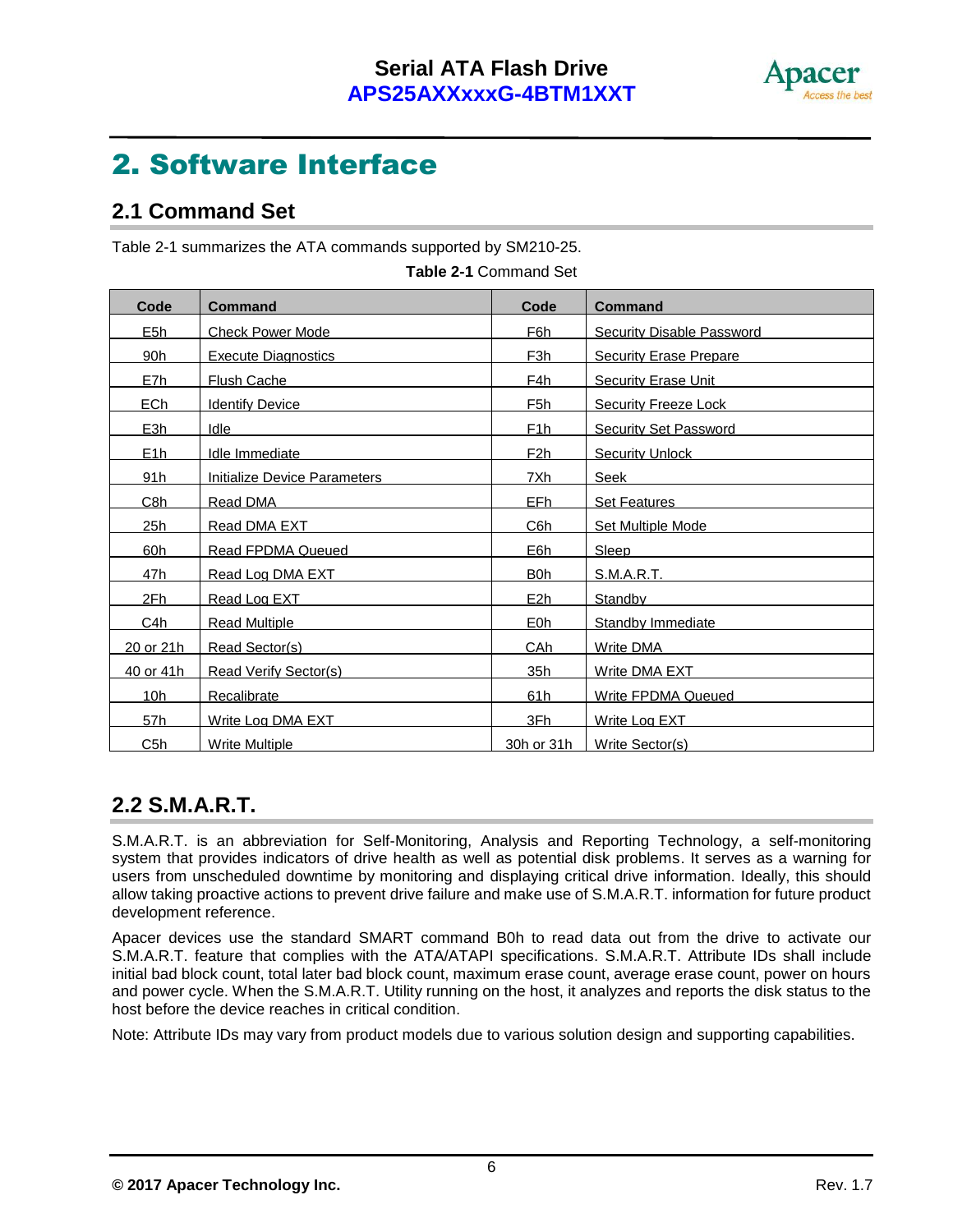

Apacer memory products come with S.M.A.R.T. commands and subcommands for users to obtain information of drive status and to predict potential drive failures. Users can take advantage of the following commands/subcommands to monitor the health of the drive.

| Code             | <b>SMART Subcommand</b>           |
|------------------|-----------------------------------|
| D <sub>0</sub> h | <b>READ DATA</b>                  |
| D <sub>1</sub> h | READ ATTRIBUTE THRESHOLDS         |
| D <sub>2</sub> h | Enable/Disable Attribute Autosave |
| D <sub>4</sub> h | <b>Execute Off-line Immediate</b> |
| D <sub>5</sub> h | Read Log (optional)               |
| D <sub>6</sub> h | Write Log (optional)              |
| D <sub>8</sub> h | <b>Enable Operations</b>          |
| D <sub>9</sub> h | Disable operations                |
| DAh              | <b>Return Status</b>              |

#### **General SMART attribute structure**

| <b>Byte</b>                                     | <b>Description</b> |  |  |
|-------------------------------------------------|--------------------|--|--|
|                                                 | ID (Hex)           |  |  |
| $1 - 2$                                         | Status flag        |  |  |
| 3                                               | Value              |  |  |
|                                                 | Worst              |  |  |
| $15 - 11$                                       | Raw Data           |  |  |
| $*D_1$ <sub>to <math>F</math></sub> $\Box$ $CD$ |                    |  |  |

#### \*Byte 5: LSB

#### **SMART attribute ID list**

| ID (Hex)   | <b>Attribute Name</b>              |
|------------|------------------------------------|
| 9(0x09)    | Power-on hours                     |
| 12 (0x0C)  | Power cycle count                  |
| 163 (0xA3) | Max. erase count                   |
| 164 (0xA4) | Avg. erase count                   |
| 166 (0xA6) | Total later bad block count        |
| 167 (0xA7) | SSD Protect Mode (vendor specific) |
| 168 (0xA8) | <b>SATA PHY Error Count</b>        |
| 175 (0xAF) | <b>Bad Cluster Table Count</b>     |
| 192 (0xC0) | <b>Unexpected Power Loss Count</b> |
| 194 (0xC2) | Temperature                        |
| 241 (0xF1) | Total sectors of write             |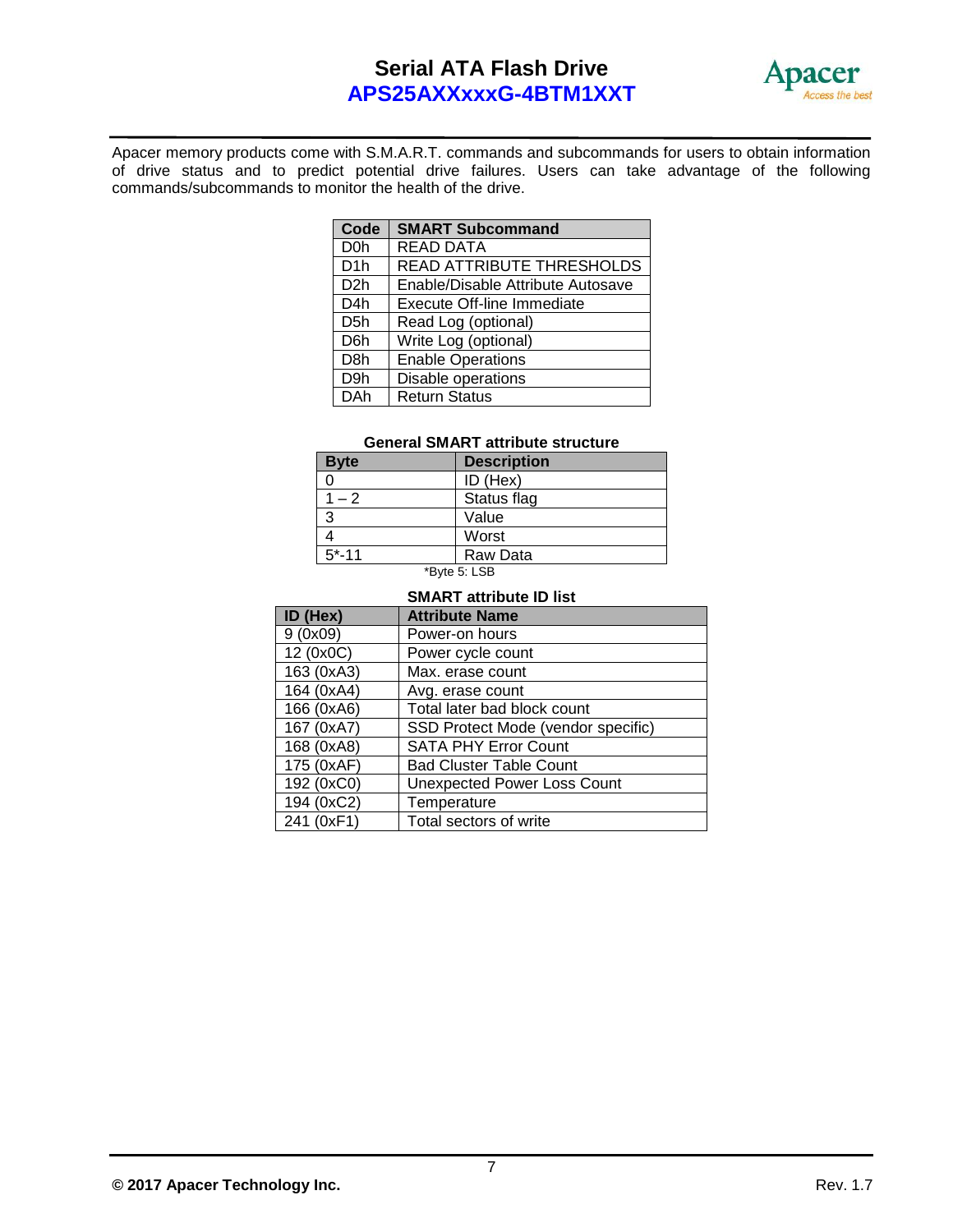

## 3. Flash Management

### **3.1 Error Correction/Detection**

SM210-25 implements a hardware ECC scheme, based on the BCH algorithm. It can detect and correct up to 72 bits error in 1K bytes.

### **3.2 Bad Block Management**

Current production technology is unable to guarantee total reliability of NAND flash memory array. When a flash memory device leaves factory, it comes with a minimal number of initial bad blocks during production or out-of-factory as there is no currently known technology that produce flash chips free of bad blocks. In addition, bad blocks may develop during program/erase cycles. When host performs program/erase command on a block, bad block may appear in Status Register. Since bad blocks are inevitable, the solution is to keep them in control. Apacer flash devices are programmed with ECC, block mapping technique and S.M.A.R.T to reduce invalidity or error. Once bad blocks are detected, data in those blocks will be transferred to free blocks and error will be corrected by designated algorithms.

### **3.3 Global Wear Leveling**

Flash memory devices differ from Hard Disk Drives (HDDs) in terms of how blocks are utilized. For HDDs, when a change is made to stored data, like erase or update, the controller mechanism on HDDs will perform overwrites on blocks. Unlike HDDs, flash blocks cannot be overwritten and each P/E cycle wears down the lifespan of blocks gradually. Repeatedly program/erase cycles performed on the same memory cells will eventually cause some blocks to age faster than others. This would bring flash storages to their end of service term sooner. Global wear leveling is an important mechanism that levels out the wearing of all blocks so that the wearing-down of all blocks can be almost evenly distributed. This will increase the lifespan of SSDs.

### **3.4 Power Failure Management**

Power Failure Management plays a crucial role when experiencing unstable power supply. Power disruption may occur when users are storing data into the SSD. In this urgent situation, the controller would run multiple write-to-flash cycles to store the metadata for later block rebuilding. This urgent operation requires about several milliseconds to get it done. At the next power up, the firmware will perform a status tracking to retrieve the mapping table and resume previously programmed NAND blocks to check if there is any incompleteness of transmission.

Note: The controller unit of this product model is designed with a DRAM as a write cache for improved performance and data efficiency. Though unlikely to happen in most cases, the data cached in the volatile DRAM might be potentially affected if a sudden power loss takes place before the cached data is flushed into non-volatile NAND flash memory.

### **3.5 ATA Secure Erase**

ATA Secure Erase is an ATA disk purging command currently embedded in most of the storage drives. Defined in ATA specifications, (ATA) Secure Erase is part of Security Feature Set that allows storage drives to erase all user data areas. The erase process usually runs on the firmware level as most of the ATA-based storage media currently in the market are built-in with this command. ATA Secure Erase can securely wipe out the user data in the drive and protects it from malicious attack.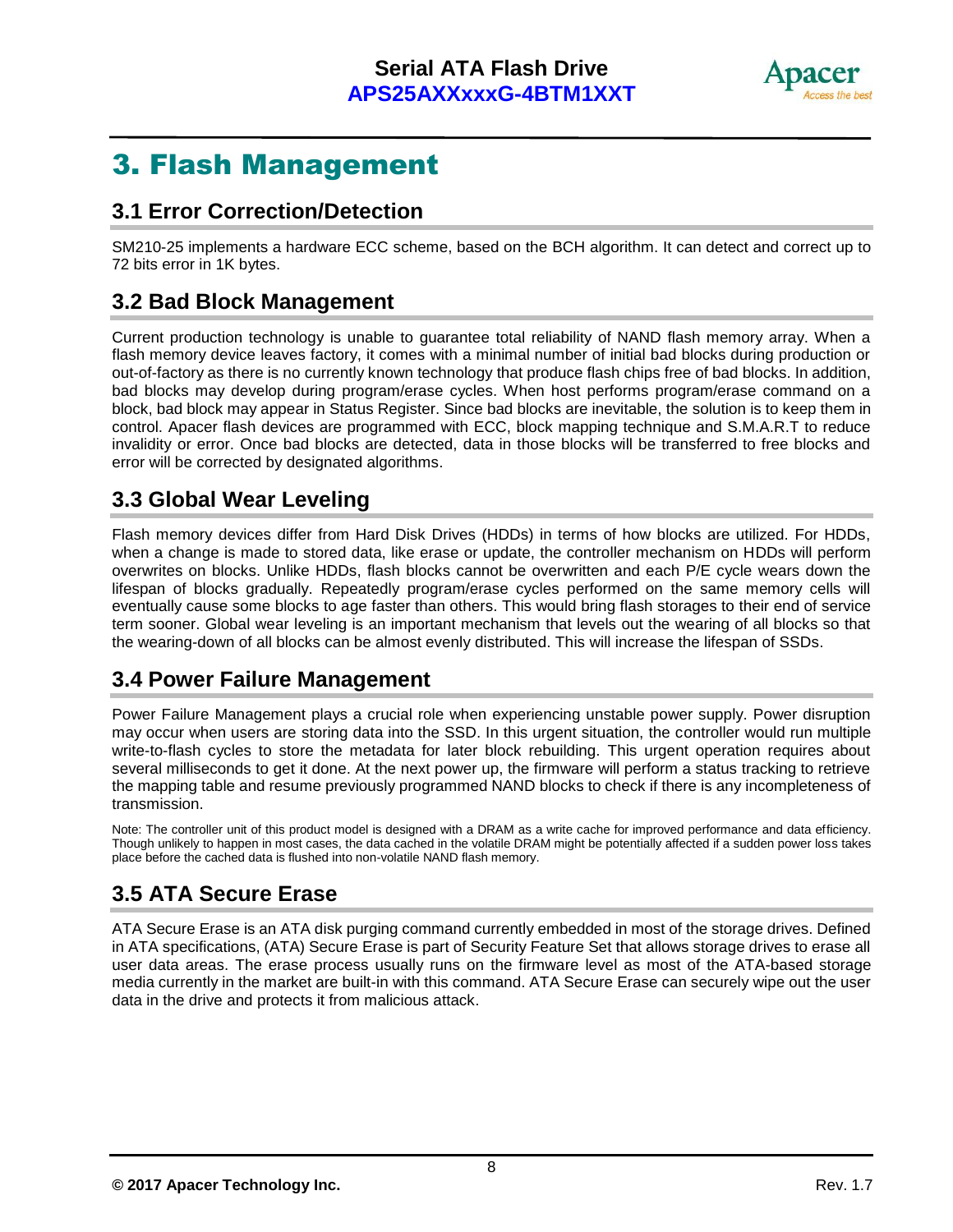

### **3.6 TRIM**

TRIM is a SATA command that helps improve the read/write performance and efficiency of solid-state drives (SSD). The command enables the host operating system to inform SSD controller which blocks contain invalid data, mostly because of the erase commands from host. The invalid will be discarded permanently and the SSD will retain more space for itself.

### **3.7 SATA Power Management**

By complying with SATA 6.0 Gb/s specifications, the SSD supports the following SATA power saving modes:

- ACTIVE: PHY ready, full power, Tx & Rx operational
- PARTIAL: Reduces power, resumes in under 10 [µs](http://en.wikipedia.org/wiki/Mu_(letter)) (microseconds)
- SLUMBER: Reduces power, resumes in under 10 ms (milliseconds)
- **HIPM: Host-Initiated Power Management**
- DIPM: Device-Initiated Power Management
- AUTO-SLUMBER: Automatic transition from partial to slumber.
- Device Sleep (DevSleep or DEVSLP): PHY powered down; power consumption  $\leq 5$  mW; host assertion time  $\leq$  10 ms; exit timeout from this state  $\leq$  20 ms (unless specified otherwise in SATA Identify Device Log).

Note: The behaviors of power management features would depend on host/device settings.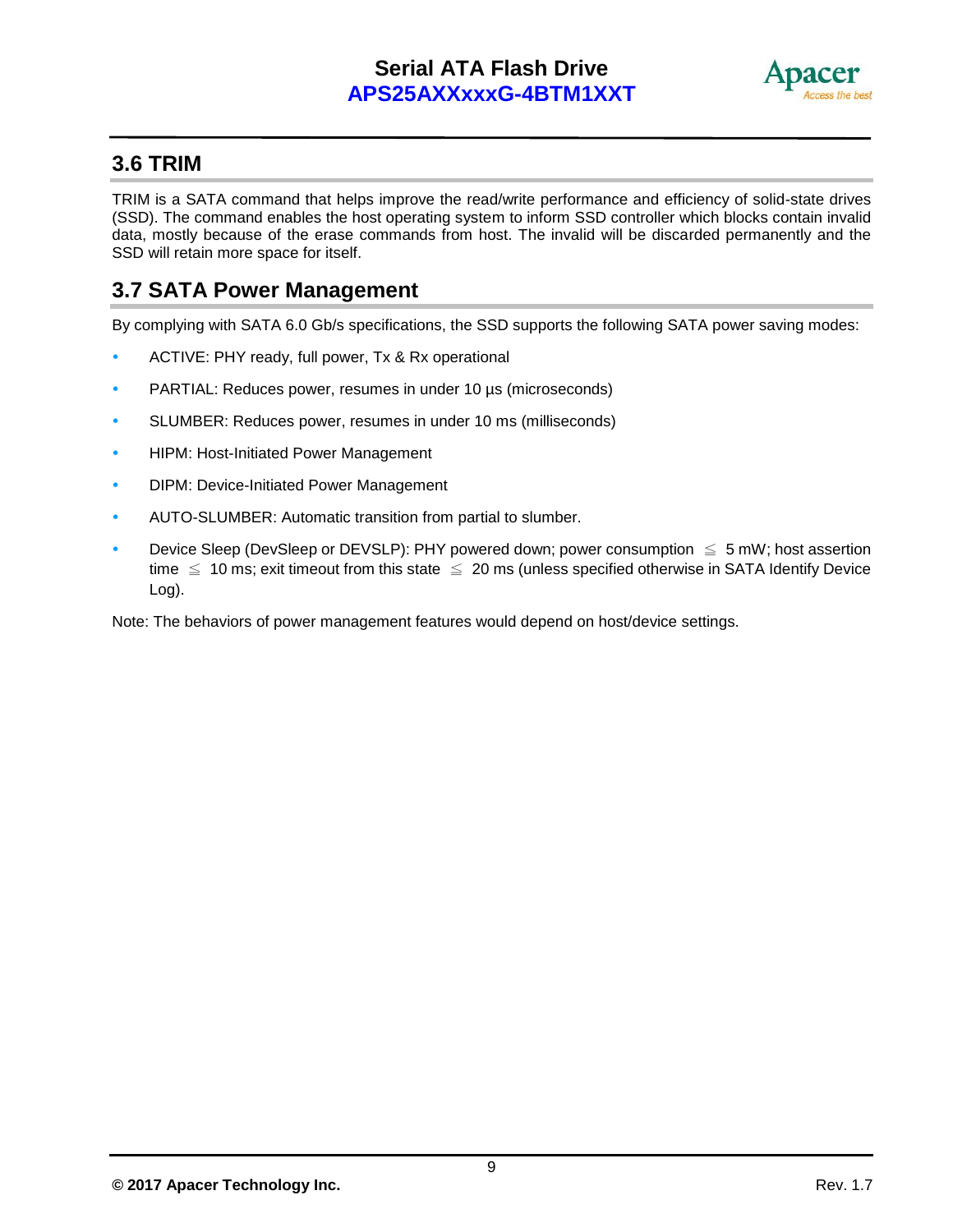

## 4. Reliability Specifications

### **4.1 Environmental**

SM210-25 environmental specifications follow MIL-STD-810G, as indicated in the following table.

| <b>Environment</b> | <b>Specifications</b>                                                                       |
|--------------------|---------------------------------------------------------------------------------------------|
|                    | 0°C to 70°C (Standard); -40°C to 85°C (Extended)                                            |
| Temperature        | -40°C to 100°C (Non-operating)                                                              |
| Vibration          | Non-operating: Sine wave, 15(G), 10~2000(Hz),<br>Operating: Random, 7.69(Grms), 20~2000(Hz) |
| Shock              | Non-operating: Acceleration, 1,500 G, 0.5 ms<br>Operating: Peak acceleration, 50 G, 11 ms   |
| Altitude           | 80,000 ft                                                                                   |

#### **Table 4-1** Environmental Specifications

### **4.2 Mean Time Between Failures (MTBF)**

Mean Time Between Failures (MTBF) is predicted based on reliability data for the individual components in SFD drive. The prediction result for the SM210-25 is more than 1,000,000 hours.

Note: The MTBF is predicated and calculated based on "Telcordia Technologies Special Report, SR-332, Issue 2" method.

### **4.3 Certification and Compliance**

SM210-25 complies with the following standards:

- **CE**
- FCC
- RoHS
- MIL-STD-810G

### **4.4 Endurance**

The endurance of a storage device is predicted by TeraBytes Written based on several factors related to usage, such as the amount of data written into the drive, block management conditions, and daily workload for the drive. Thus, key factors, such as Write Amplifications and the number of P/E cycles, can influence the lifespan of the drive.

| <b>Capacity</b> | <b>TeraBytes Written</b> |
|-----------------|--------------------------|
| 16 GB           | 35                       |
| 32 GB           | 71                       |
| 64 GB           | 142                      |
| 128 GB          | 285                      |
| 256 GB          | 571                      |
| 512 GB          | 1,142                    |

Note:

- The measurement assumes the data written to the SSD for test is under a typical and constant rate.
- The measurement follows the standard metric:  $1 \text{ TB}$  (Terabyte) = 1,000 GB.
- The estimated values are based on JEDEC Enterprise endurance workload comprised of random data with the payload size distribution with sequential write behavior.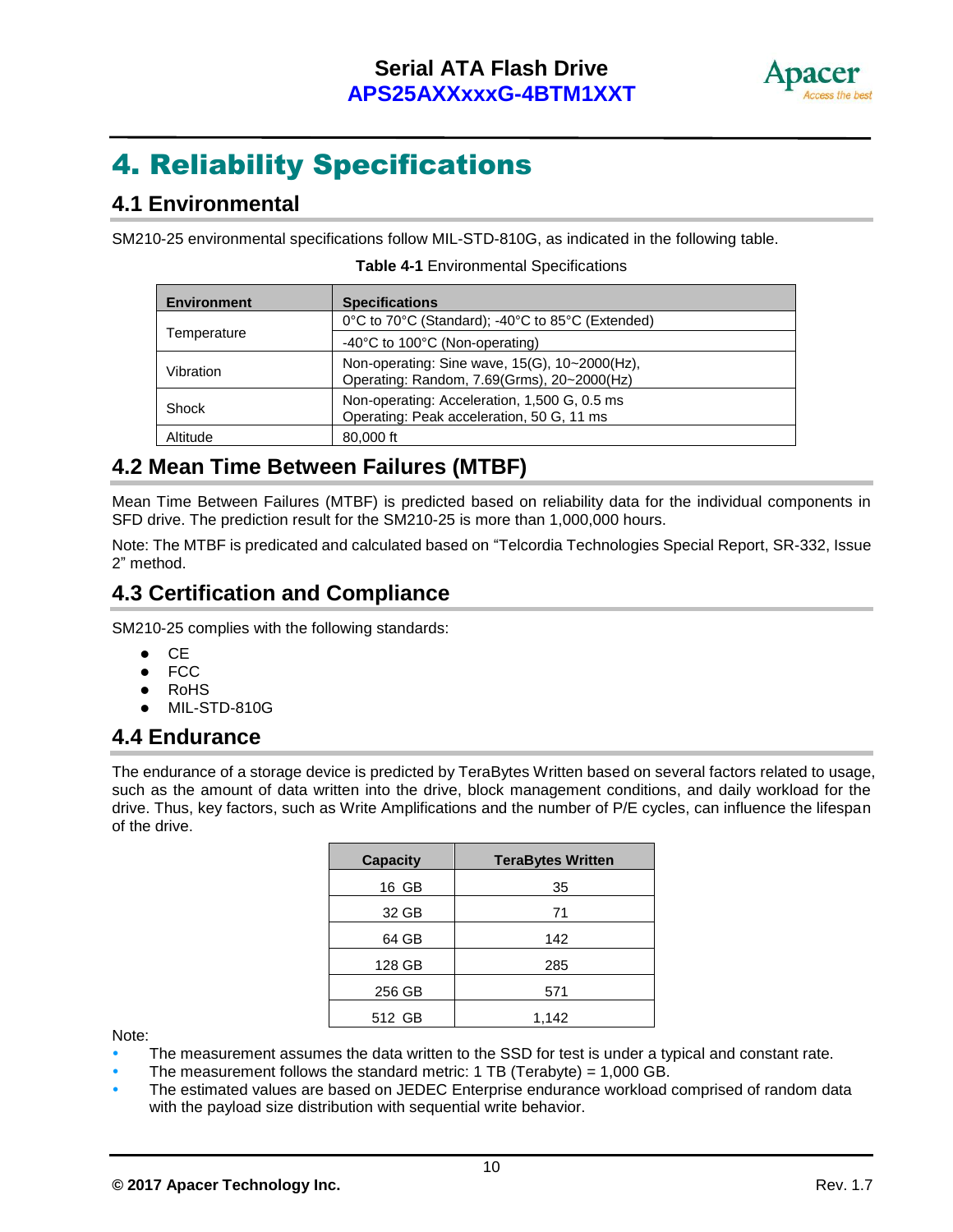

## 5. Electrical Characteristics

### **5.1 Operating Voltage**

Table 5-1 lists the supply voltage for SM210-25.

|  |  |  | Table 5-1 Operating Voltage |  |
|--|--|--|-----------------------------|--|
|--|--|--|-----------------------------|--|

| <b>Parameter</b> | <b>Conditions</b>               |
|------------------|---------------------------------|
| Supply Voltage   | $(4.75 - 5.25)$<br>$5V \pm 5\%$ |

### **5.2 Power Consumption**

Table 5-2 lists the power consumption for SM210-25.

#### **Table 5-2** Power Consumption (typical)

| <b>Capacity</b><br><b>Mode</b> | 16 GB (Est.) | 32 GB | 64 GB | 128 GB | 256 GB | 512 GB |
|--------------------------------|--------------|-------|-------|--------|--------|--------|
| Active (mA)                    | 180          | 240   | 300   | 470    | 680    | 635    |
| Idle (mA)                      | 50           | 50    | 50    | 50     | 50     | 60     |

Note: Power consumptions may vary depending on settings and platforms.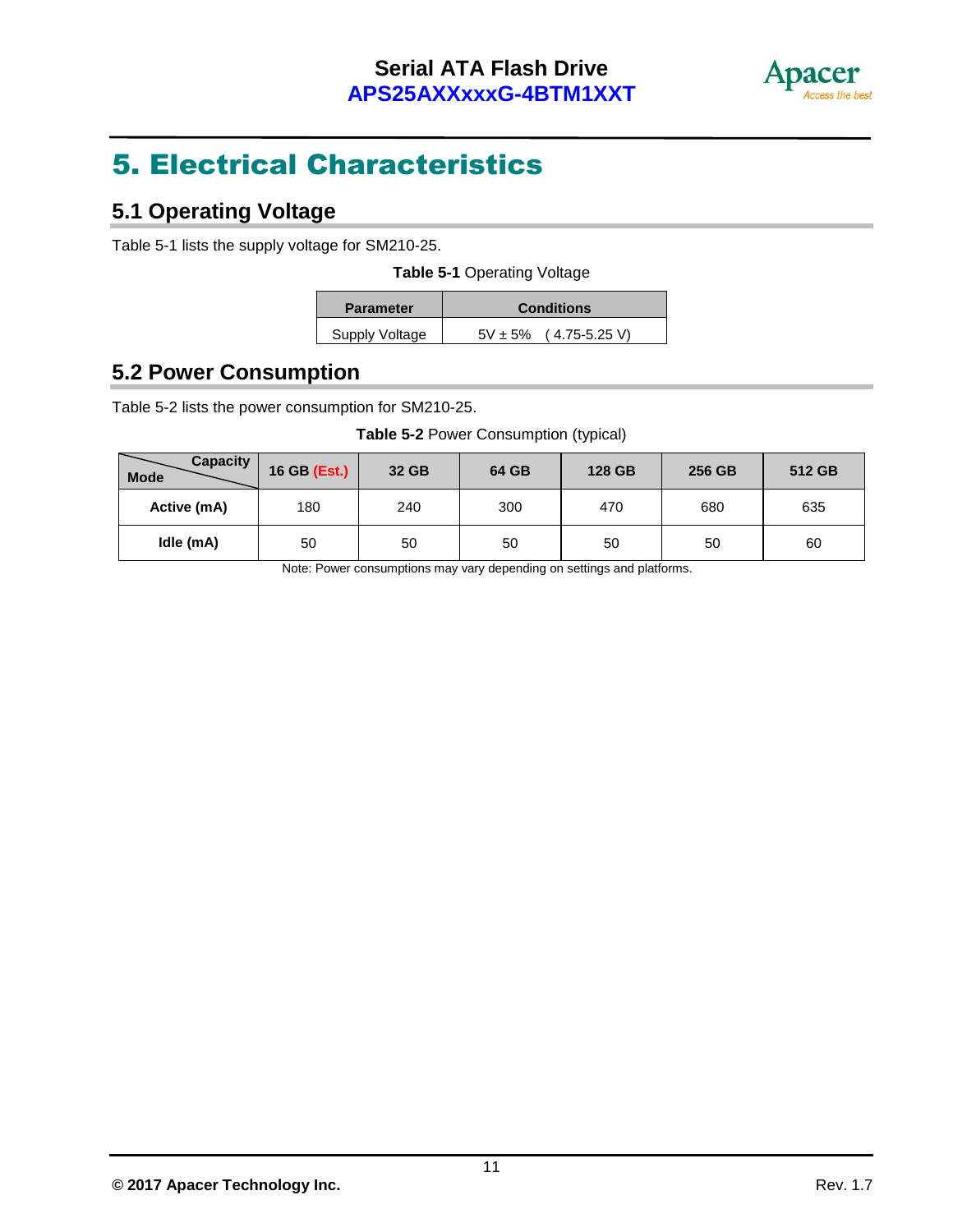

## 6. Mechanical Specifications

### **6.1 7mm Type Dimensions**



**Figure 6-1** 7mm Housing Physical Dimensions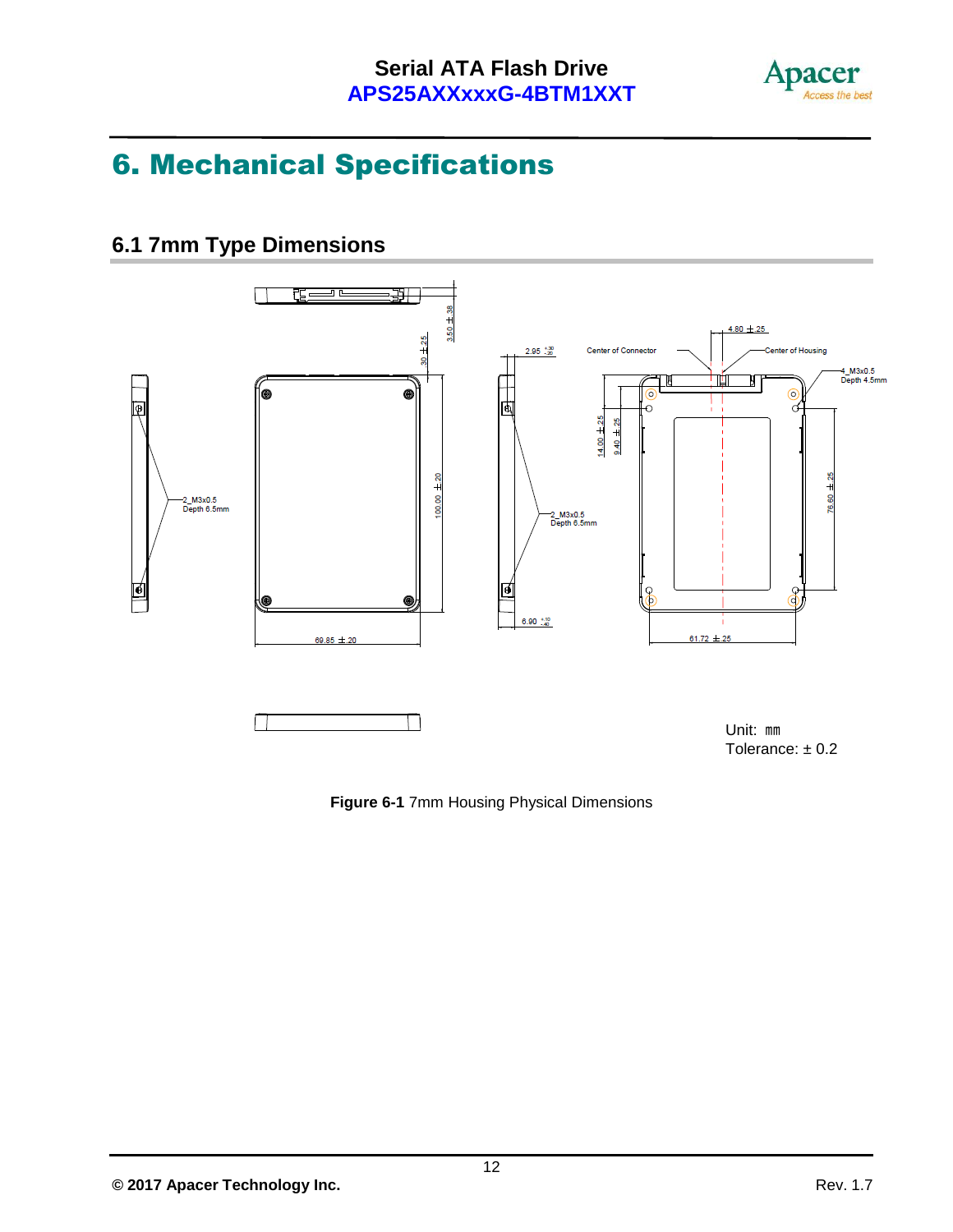





Unit: ㎜ Tolerance:  $\pm$  0.2

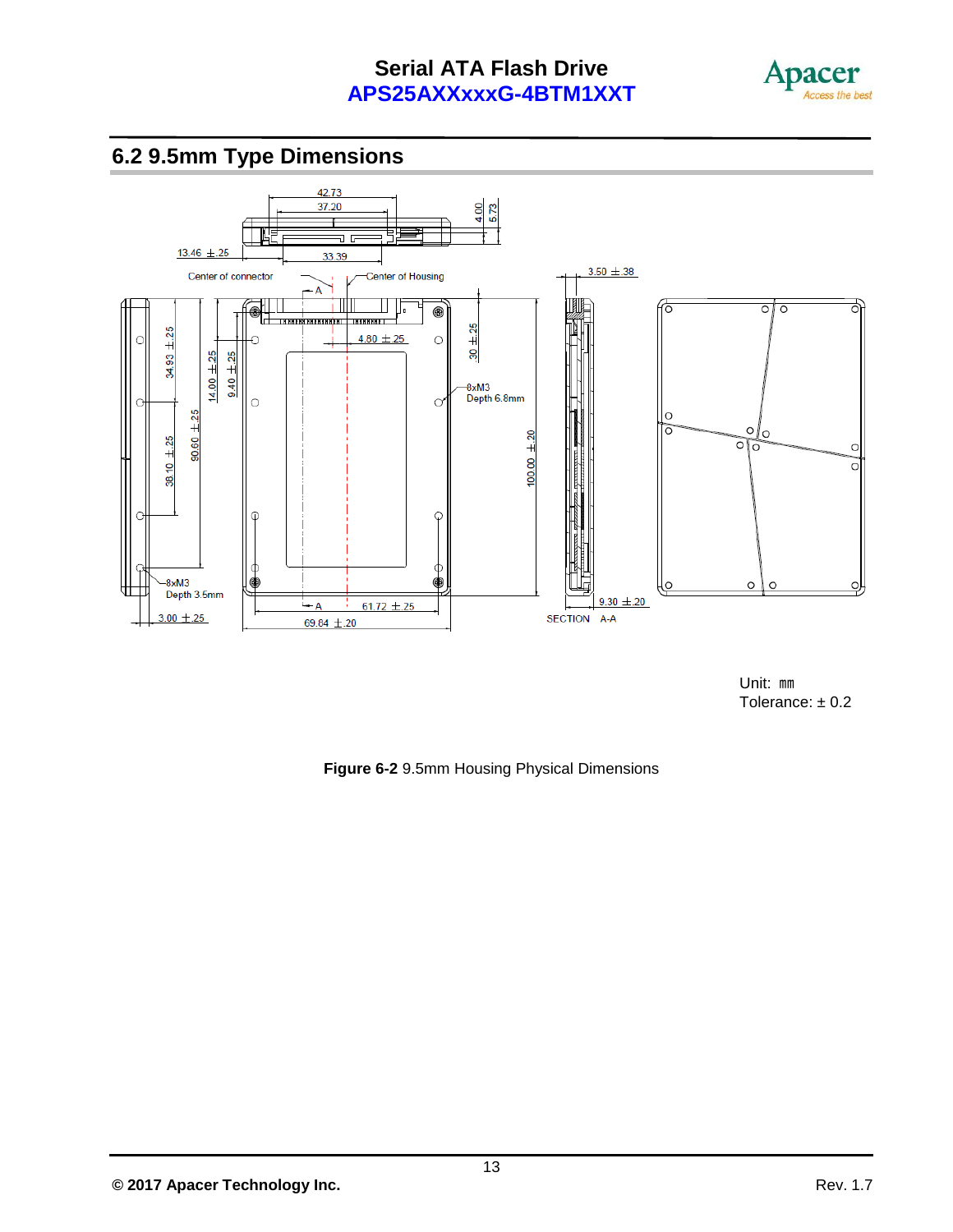

## 7. Product Ordering Information

### **7.1 Product Code Designation**

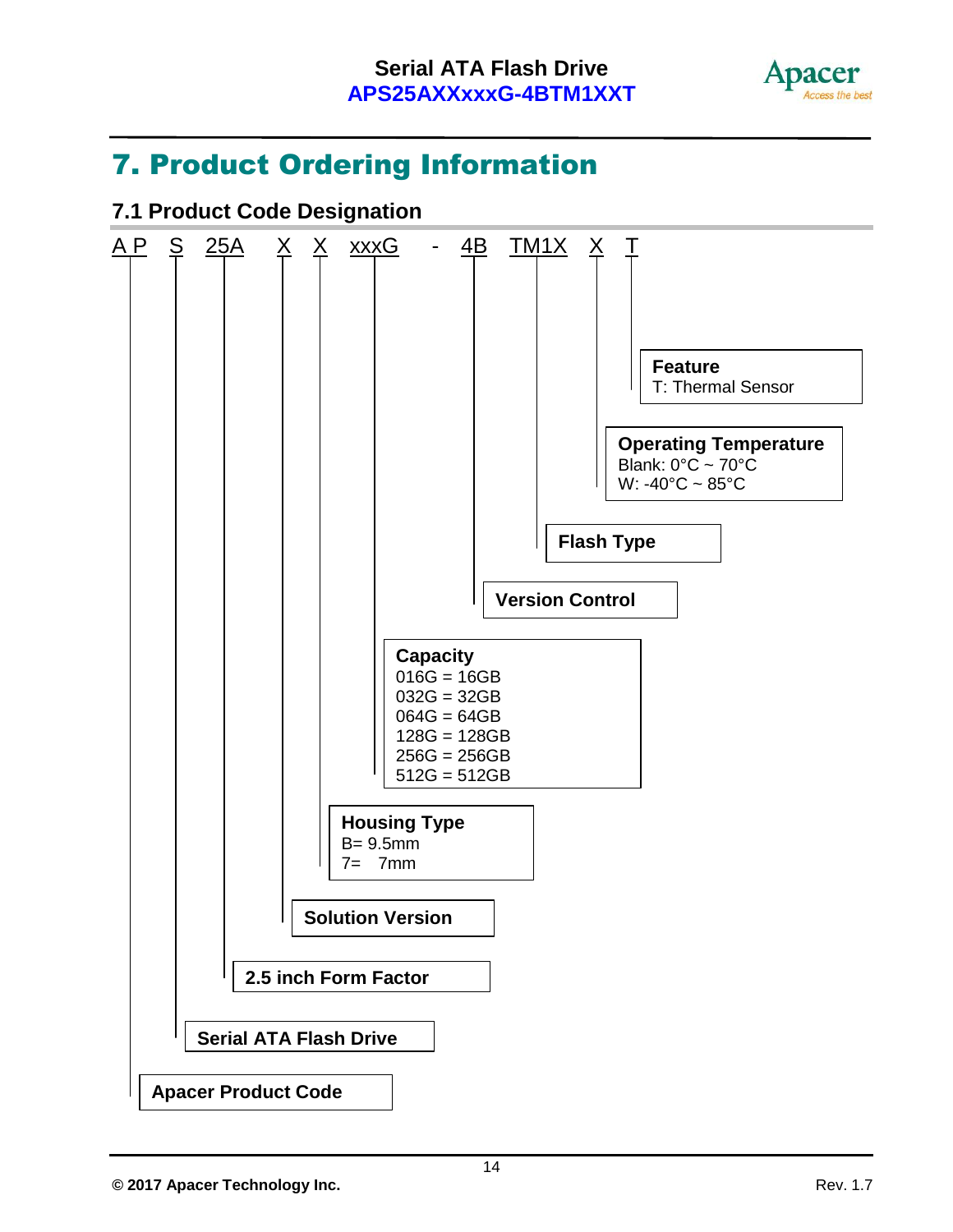

### **7.2 Valid Combinations**

### **A. 9.5mm Metal Housing**

### **7.2.1 Operating Temperature (0°C ~ 70°C)**

| <b>Capacity</b> | <b>Part Number</b>   |
|-----------------|----------------------|
| 16GB            | APS25AFB016G-4BTM1T  |
| 32GB            | APS25AFB032G-4BTM1GT |
| 64GB            | APS25AFB064G-4BTM1GT |
| 128GB           | APS25AFB128G-4BTM1GT |
| 256GB           | APS25AFB256G-4BTM1GT |
| 512GB           | APS25AFB512G-4BTM1GT |

### **7.2.2 Operating Temperature (-40°C ~ 85°C)**

| <b>Capacity</b> | <b>Part Number</b>    |
|-----------------|-----------------------|
| 16GB            | APS25AFB016G-4BTM1WT  |
| 32GB            | APS25AFB032G-4BTM1GWT |
| 64GB            | APS25AFB064G-4BTM1GWT |
| 128GB           | APS25AFB128G-4BTM1GWT |
| 256GB           | APS25AFB256G-4BTM1GWT |
| 512GB           | APS25AFB512G-4BTM1GWT |

### **B. 7mm Plastic Housing**

### **7.2.3 Operating Temperature (0°C ~ 70°C)**

| <b>Capacity</b> | <b>Part Number</b>   |
|-----------------|----------------------|
| 16GB            | APS25AF7016G-4BTM1T  |
| 32GB            | APS25AF7032G-4BTM1GT |
| 64GB            | APS25AF7064G-4BTM1GT |
| 128GB           | APS25AF7128G-4BTM1GT |
| 256GB           | APS25AF7256G-4BTM1GT |
| 512GB           | APS25AF7512G-4BTM1GT |

**© 2017 Apacer Technology Inc.** Rev. 1.7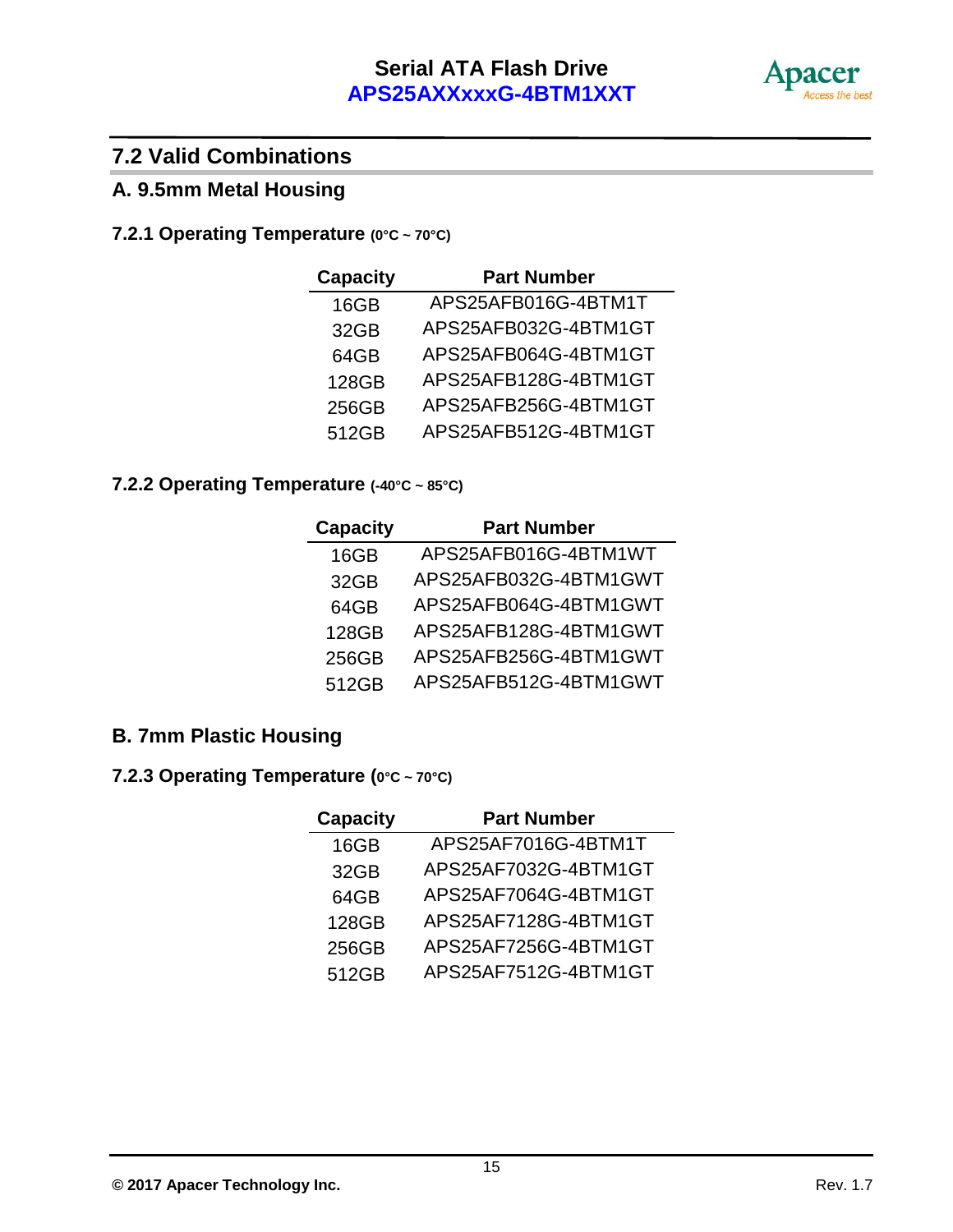

#### **7.2.4 Operating Temperature (-40°C ~ 85°C)**

| <b>Capacity</b> | <b>Part Number</b>    |
|-----------------|-----------------------|
| 16GB            | APS25AF7016G-4BTM1WT  |
| 32GB            | APS25AF7032G-4BTM1GWT |
| 64GB            | APS25AF7064G-4BTM1GWT |
| 128GB           | APS25AF7128G-4BTM1GWT |
| 256GB           | APS25AF7256G-4BTM1GWT |
| 512GB           | APS25AF7512G-4BTM1GWT |

**Note:** Valid combinations are those products in mass production or will be in mass production. Consult your Apacer sales representative to confirm availability of valid combinations and to determine availability of new combinations.

**© 2017 Apacer Technology Inc.** Rev. 1.7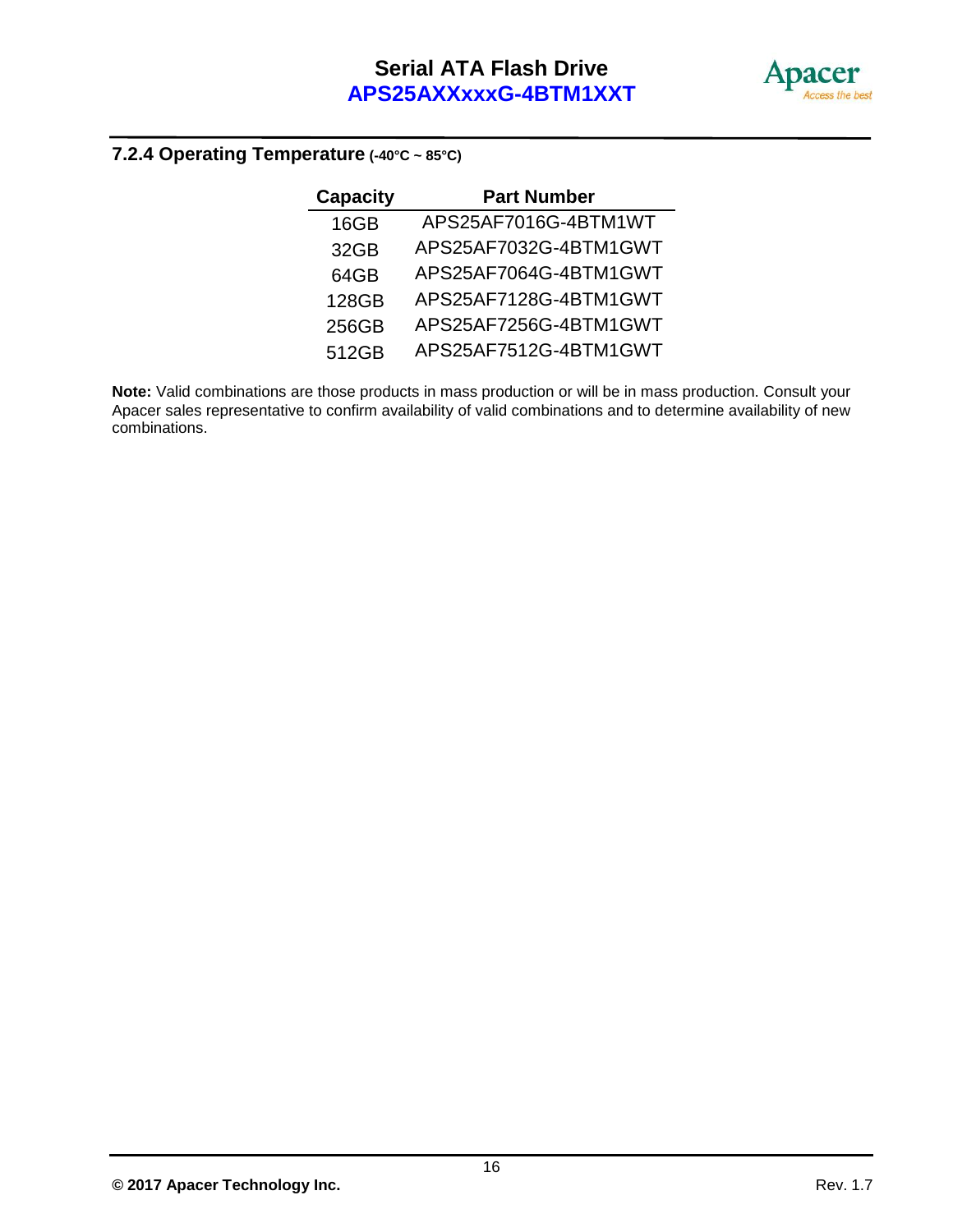

## Revision History

| <b>Revision</b> | <b>Description</b>                      | <b>Date</b> |  |
|-----------------|-----------------------------------------|-------------|--|
| 1.0             | Official release                        | 6/13/2016   |  |
|                 | - Added thermal sensor support          |             |  |
| 1.1             | - Removed models with no DEVSLP support | 7/25/2016   |  |
|                 | - Revised product ordering information  |             |  |
|                 | - Added 32-256GB support                | 9/26/2016   |  |
| 1.2             | - Revised product ordering information  |             |  |
| 1.3             | Revised product ordering information    | 10/6/2016   |  |
| 1.4             | Updated performance values for 32-256GB | 11/10/2016  |  |
| 1.5             | Updated endurance ratings               | 1/24/2017   |  |
|                 | - Added 16GB support                    |             |  |
| 1.6             | - Updated product ordering information  | 2/13/2017   |  |
|                 | - Updated 512GB performance             |             |  |
| 1.7             | - Updated product ordering information  | 3/24/2017   |  |